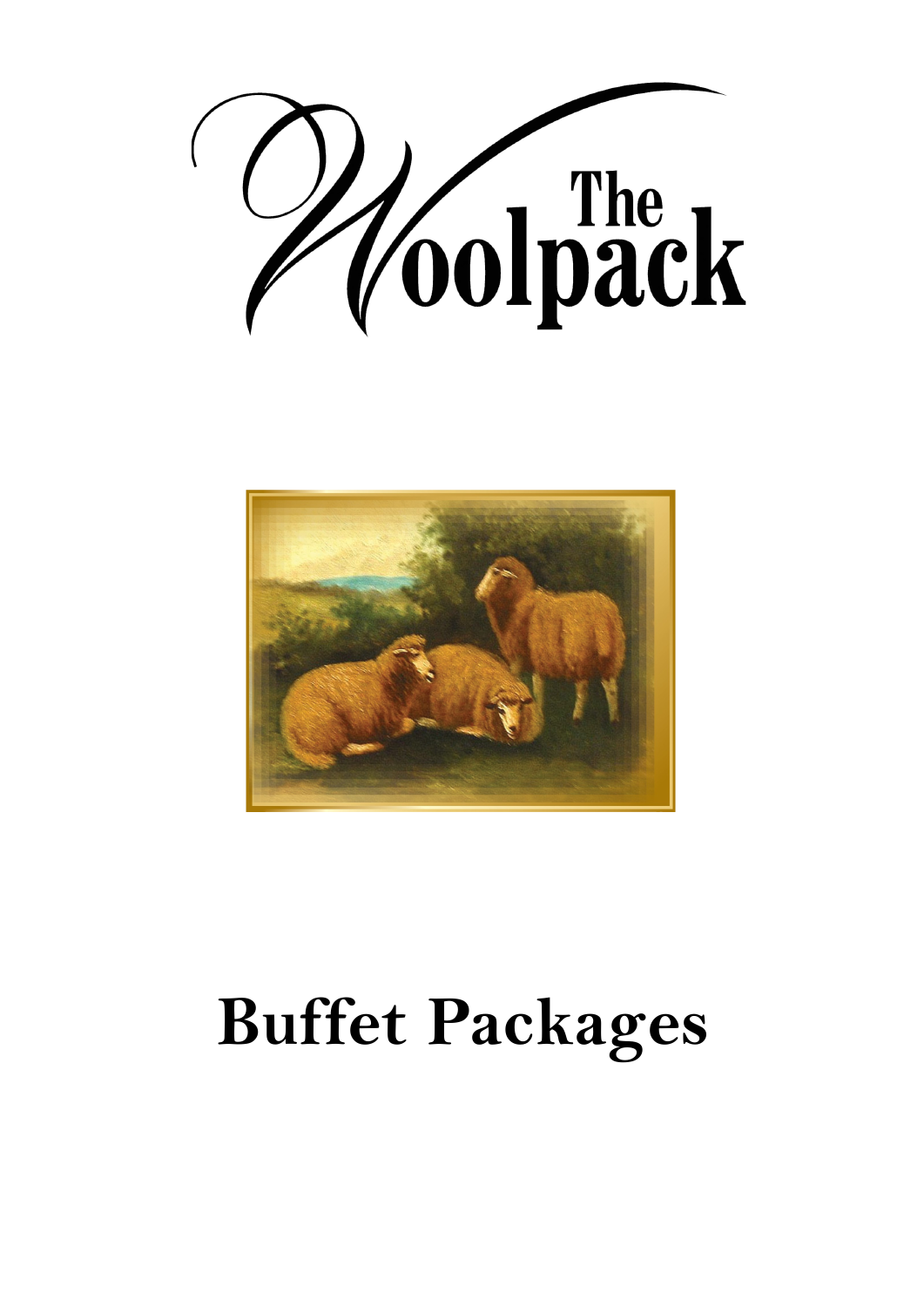#### Cote Hire Prices

#### **Room Hire**

#### **£175.00 (no food) or £125 (with buffet - min spend applies)**

Includes access to the room earlier in the day to set up (subject to availability, to be agreed in advance), use of the music system and all tidying up done for you

### **Children's Birthday Party (afternoon hire) £75.00**

#### **Bar £15.00 per hour**

It is compulsory the bar is open for parties of over 20 people (excluding Children's parties)

#### **Late Licence £50.00**

The Cote is licenced to 11pm on Fridays and Saturdays, applying for a late licence allows us to open until 12am

#### **Hire for clubs/community groups and businesses**

£12.50 per hour Includes tea and coffee facilities

**Please contact us to discuss our Wake Packages.**

#### Hot Buffet Option 1

**£8.95 per person (minimum 20 people)**

**Choose 2 from;**

Vegetable Lasagne

Beef Lasagne

Chilli

Curry

Mac & Cheese

**&**

**Choose 2 from;**

Chips

Rice

Salad

Garlic Bread

Add an extra main for  $\&$ 2 per person Add an extra side for  $\mathcal{L}1$  per person

#### Hot Buffet Option 2

**£5.95 per person (minimum 20 people)**

> **Choose 1 from;** Burgers

Hot Dogs Chicken Burgers Veggie Burgers

**&**

**Choose 2 from;** Chips Salad Garlic Bread

Add an extra main for  $\text{E}2$  per person

Add an extra side for  $\mathcal{L}1$  per person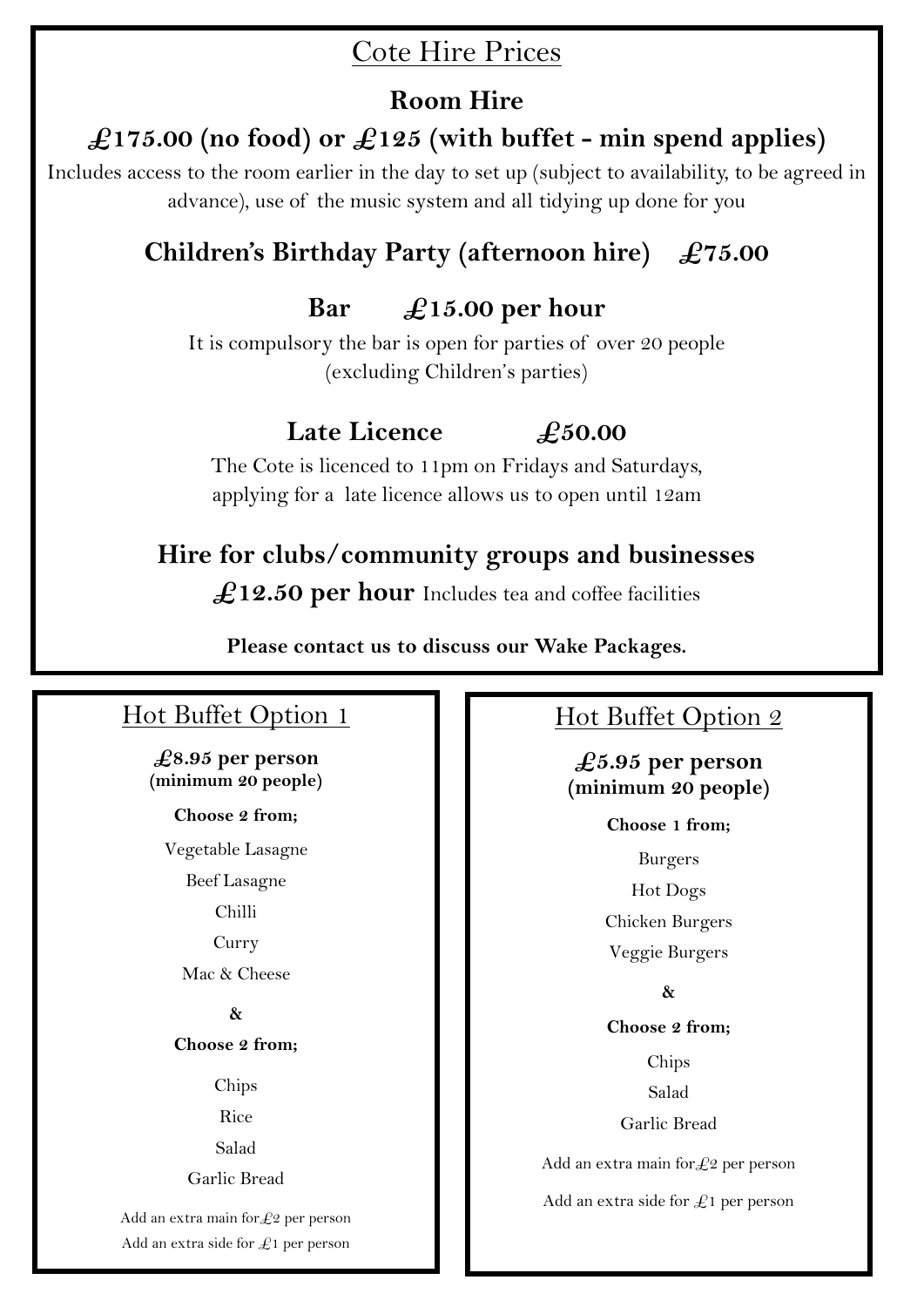**Sandwich Buffet Menu £7.95 per person Choose 4 Sandwich Fillings and 4 Buffet Items**

| $\mathcal{L}$ and $\mathcal{L}$ below the $\mathcal{L}$ and $\mathcal{L}$ and $\mathcal{L}$ below the set of $\mathcal{L}$<br><b>Choose 8 Buffet Items</b> |                         |
|------------------------------------------------------------------------------------------------------------------------------------------------------------|-------------------------|
| <b>Sandwich Fillings</b>                                                                                                                                   | <b>Buffet Items</b>     |
| Ham                                                                                                                                                        | Sausage Rolls           |
| Ham and Tomato                                                                                                                                             | Quiche                  |
| Ham and Cheese                                                                                                                                             | Pizza                   |
| Cheese                                                                                                                                                     | Cocktail Sausages       |
| Cheese and Pickle                                                                                                                                          | Pork Pies               |
| Cheese and Tomato                                                                                                                                          | Chicken Bites           |
| Tuna Mayo                                                                                                                                                  | Chips                   |
| Tuna & Sweetcorn                                                                                                                                           | <b>Indian Selection</b> |
| Tuna and Red Onion                                                                                                                                         | Chinese Selection       |
| Egg Mayo                                                                                                                                                   | Tortilla Chips          |
|                                                                                                                                                            | Vegetable Crisps        |
|                                                                                                                                                            | Crisps                  |
|                                                                                                                                                            | Pasta Salad             |
|                                                                                                                                                            | Coleslaw                |
|                                                                                                                                                            | Potato Salad            |

## **Party Buffet Menu £7.95 per person**

#### **Breakfast/Brunch Meeting Option £3.95 per person**

A choice of Bacon, Egg or Bacon & Egg Rolls and tea and coffee

#### **Sweet Treats Buffet £3.95 per person**

A selection of cakes and other sweet treats and a tea and coffee station set up for your guests

#### **Kids Buffet £4.95 per person**

Ham, cheese and jam sandwiches, crisps, sausage rolls, cocktail sausages, pizza, fruit kebabs and a selection of sweet treats Includes Jugs of Squash

**Please contact us to discuss and other requests and any dietary requirements**